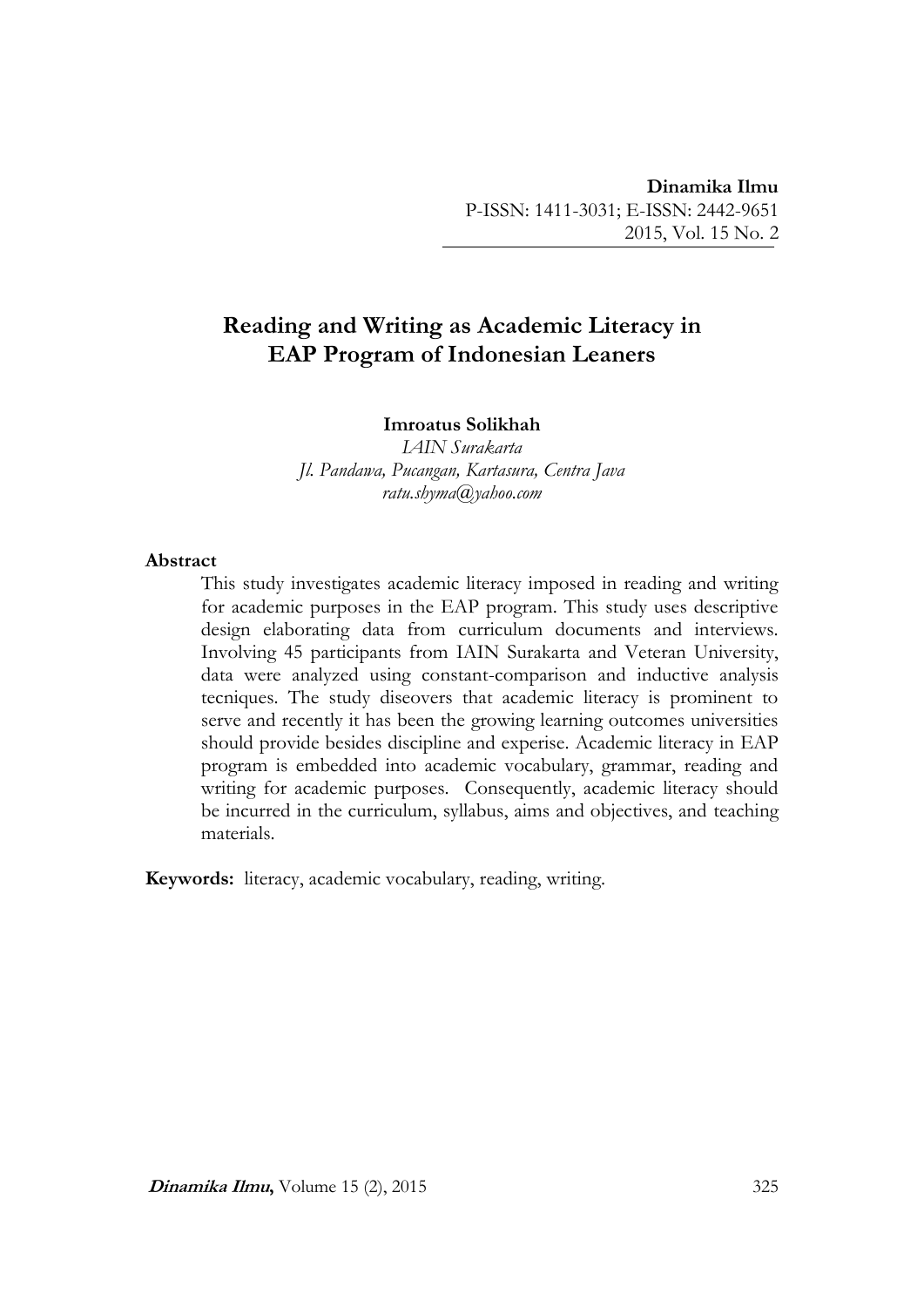#### **A. Introduction**

Amid the growing push to implement academic literacy in English and communication skills for university graduates, challenges occur in adherent to the advence of Indonesian Qualification Framework-Based Curriculum (henceforth, IQF-Based Curriculum). Universities prepare graduates for various opportunities of employment through content knowledge, disciplinary expertise and an essential learning outcomes that is communication skills that encompass academic literacy and English language proficiency.

The development of communication skills is most effectively embedded in the curriculum in context of disciplinary study. Communication skills are key graduate attributes, highligheted as professional requirements in a range of fields, including eduation, law, and health (Johnson, De Roode, & Fenton, 2015). Accomplishment of standard competency in area of a literacy and English proficiency is promising in the development of curriculum. Academic lietarcy seems to be the core of English teaching especially in English for Academic Purposes (EAP). Litercy is defined as the abilityto read and write. Academic literacy is a set of skills to be vital foundation required for success in academic communities (Hyland & Hamp-Lyons cited in Sanavi (2012).

In addition, communication skills have emerged as a key element in 21st century curriculum (Nelson, Creagh, Kift, & Clarke, 2014). In reference to National Qualification Framework (NQF), curriculum renewals in some countries have placed communication skills or academic literacy as the core priorities (Johnson et al., 2015). Communication skills from which English language proficiency is the core competency advocates integration of language development across curriculum.

In context of English environment in Indonesian universities, the demand incurring academic literacy and English proficiency using qualification standard may present in the English for Academic Purposes (EAP) programs. Thorough studies in developing EAP programs admitedly indicate that EAP Programs should incur acadeic literacy as the core contents. Solikhah (2015) conducted a research and development in IAIN Surakarta and Veteran University at Sukoharjo strongly suggested that academic literacy be prepared as core materials for EAP learners. Literacy is defined as competency to read and write. In EAP program, literacy refers to reading and writing skills that students of EAP program should accomplish as a minimum competency. In the regard, EAP curriculum is devised to include reading and writing for academic purposes as the core materials. In addition, academic vocabulary is other core materials the students should achieve to support reading and writing skills. Academic literacy in EAP programs would comprise of academic vocabulary, skills in reading for academic purposes, and skills in writing for academic purposes.

Yurekli (2012) conducted a study in Turkey analyzing curriculum renewal in EAP context. Yurekli analyzed curriculum renewal process and explained stages of change in the curriculum. In the SWOT (Strengths, Weaknesses,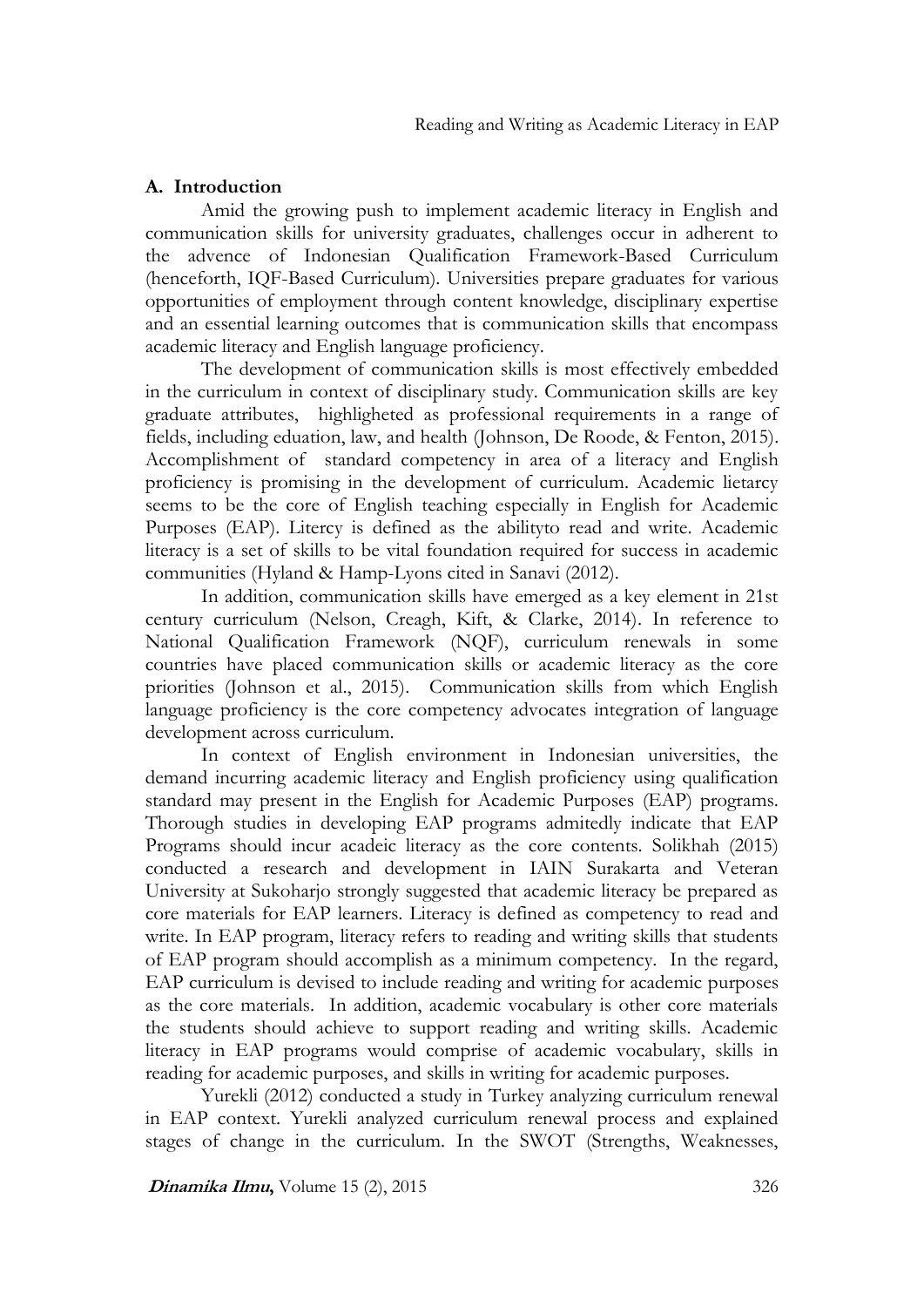Opportunities, Treats), she identified that among many strengths and opportunities, there were weknesses in terms of linguistics and academic skills. Specifically, two most weaknesses include: (1) lack of ability in listening, speaking, writing and reading and (2) lack of spoken English (Yurekli, 2012). The curriculum contents in response to the needs analysis include basic knowlefge of English: vocabulary and grammar, and English skills: listening, speaking, reading and writing. Yurekli also outlined objectives of basic knowledge and skills, each of which is derived from answer of interview and questionnaire given to students in purpose of needs analysis. Though Yurekli (2012) does not emphasize the needs as academic literacy, she admits that academic reading and academic writing are crucial. Grammar and academic vocabulary are inevitably embedded in every single of the skills.

In addition, Kim (2013) investigated Needs analysis for ESP Course for Engineering students in Korea. The study identified that English communication ability has become a crucial qualification for a job applicants in Korea. Standard English qualification must be accomplished by engineering and required as accreditation of qualification. Engeneer students should acquire English communication ability good enough to cooperate globally in their professional fields. This study emphasizes that communication in English is the main purpose students involve in EAP program and university offers for EAP courses. Communication in English in perspective of recent curriculum constitutes academic skills and standar English proficiency.

This way, there is no doubt that academic literacy has been concensus to apply in the EAP program and EAP Curriculum. Academic literacy in EAP context encompasses academic vocabulary, academic grammar, and reading and writing for academic purposes. Core curriculum of EAP should include such the materials and serve speaking skills as medium of instruction.

Regarding EAP textbooks that are overwhelming, an attention should be paid that the books do not necessarily reflect academic literacy in the contents. Very common features are the books describe grammar and vocabulary in isolation, demonstrate topics of oral performance in artificial ways, ask students to answer reading comprehension questions, and practice writing and grammar topics in writing.

EAP refers to teaching English to students who live in non English speaking countries. It is not enough for students to know English, but they are also expected to accomplish certain academic tasks using academic skills in English. EAP is directly related to instruction which centers around communicative needs and practices in academic contexts. This demand, however, is particularly challenging to practice in setting where English is not the medium of instruction and students do not speak English as the mother tongue resulting a degree of failure and underachievement (Yurekli, 2012).

EAP focuses particularly on academic contexts, with the purpose of meeting the students' specific communicative needs and practices of particular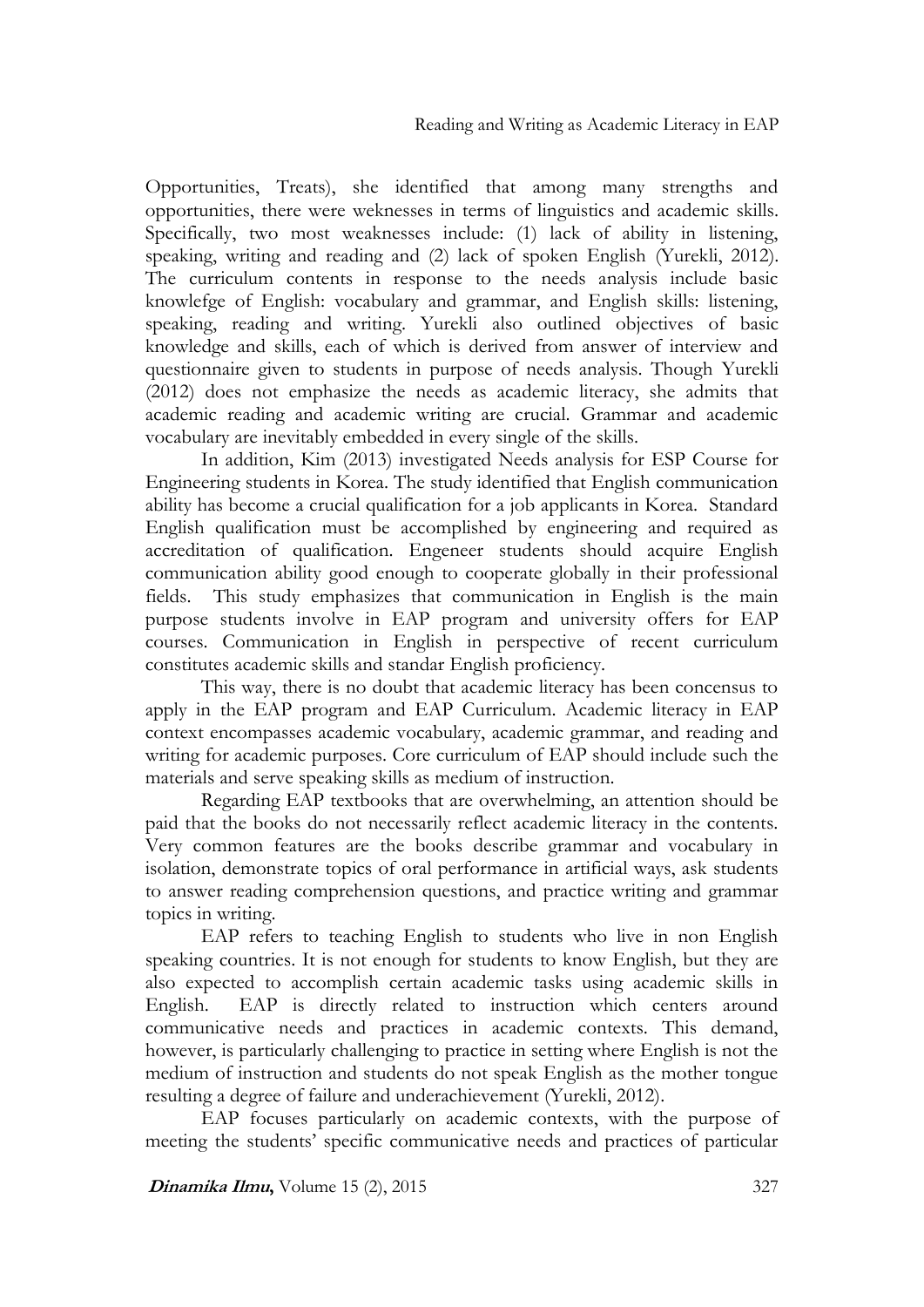groups in academic contexts. EAP is associated with the English required for the specific purpose of academic studies (Hyland, 2006; Liu, 2007).

There are three approaches implemented to view EAP indicating curriculum responses: study skills, socialisation, and academic literacies (Hyland, 2006). Study skills approach tend students to accomplish skills in the soonest time of study. Perceived in pragmatic approach, study skill approach offers students the quickes and most cost-effective, avoiding longterm study and stakeholders, students client or parents dictate the goal of the study. This approach prepares students with test-taking skills for better scores as quick as possible, such as TOEFL, IELTS. The test, of course, is merely language proficiency test rather than preparation students for university study (Wilson, 2009).

Socialization approach in EAP view EAP in context of sociolinguistics and ethnographic understanding. EAP programs are implemented in context of cultural background besides English skills. It emphasizes sociocultural contexts of language, and the ways these contexts constrain the language choices within ssocial registers. Two kinds of approach are recognized in this context: contrastive rhetoric and genre analysis. Contrastive rhetoric approach emphasizes cultural differences to learning English exposing how academic thinking and writing may be understood differently in different culture contexts. Genre analysis approach teaches English through interdiciplinary differences in academic text. This approach recommends that teaching EAP in general skill is not appropriate, but for the specific literacies of the field of study. EAP viewed through contrastive rhetoric puts emphasis writing and the genre approach focuses on reading of different texts and background (Wilson, 2009).

The literary approach is based on an understanding of literacy as an integration of discrete skills of reading and writing. Literacy views language as a discourse context that requires critical language awareness.

Traditionally, academic literacy is viewed just a set of skills that students must master in order to perform successfully as a scholar. A broad survey of four Queensland university websites indicated that the dominant model of academic literacy refers to a skills-based approach. Academic literacy strongly associates with academic skills advisers, learning support, or some form of centralised learning centre. Here, academic literacy is defined as a generic set of skills, e.g. grammar and editing and types of writing, such as essay writing, scientific reports and reference lists that students need for success. Procedural guides lead students step by step in the construction of particular text-types (ICAS, 2002).

To be prepared for college and university courses, students need greater exposure and instruction in academic literacy than they receive in English classes alone. This need calls for greater coordination of literacy education among subject matter areas within high schools. Statement of academic literacy definitely consists of three competencies: reading, writing, and critical thinking.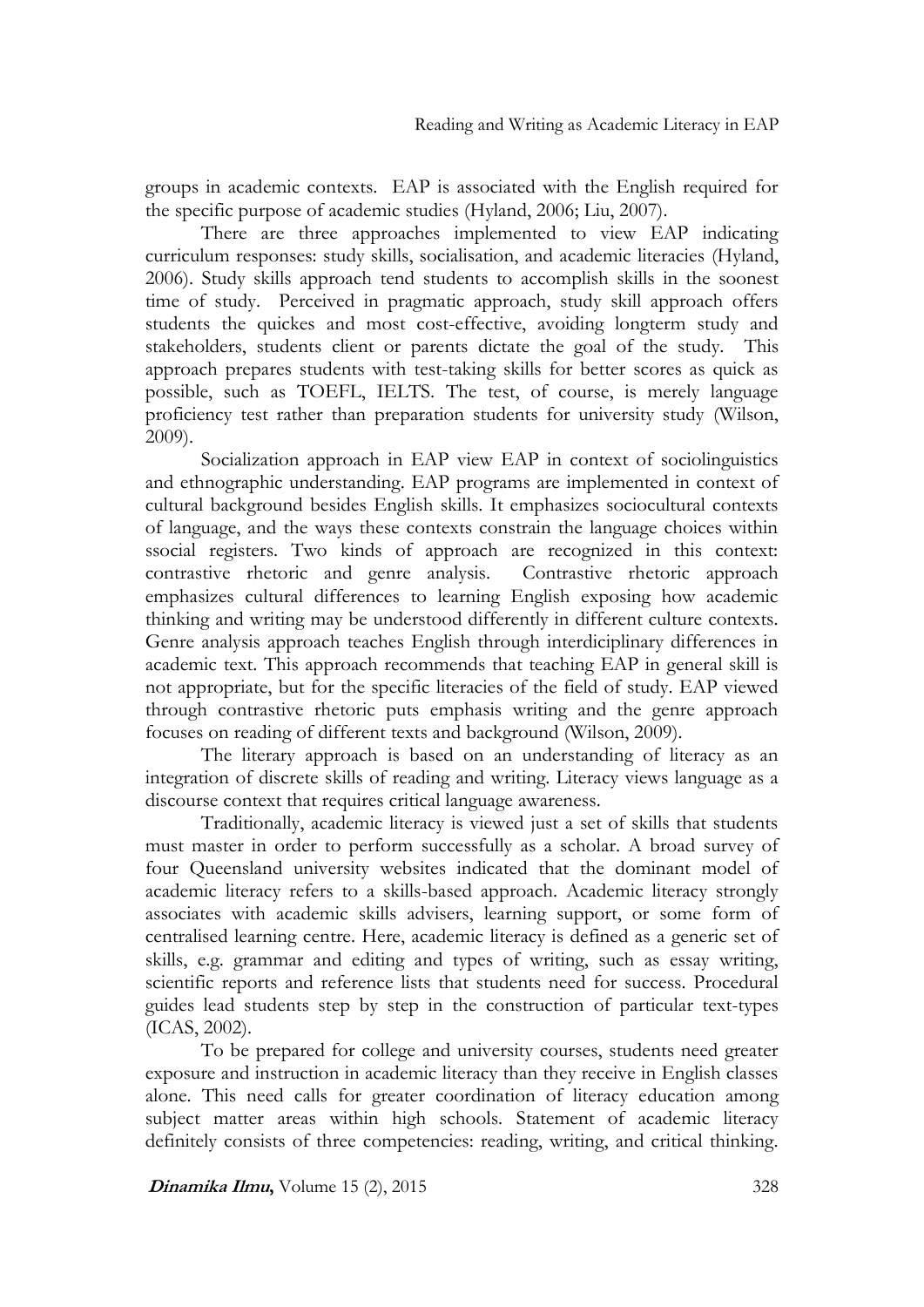However, all the elements of academic literacy—reading, writing, listening, speaking, critical thinking, use of technology, and habits of mind that foster academic success— are expected of entering freshmen across all college disciplines. These competencies should be learned in the content areas in high school. It is, therefore, an institutional obligation to teach them (Gilliver-Brown & Johnson, 2009).

The recent studies on English academic literacy of EAP students in Indonesia assert that university students of non-English departments are lack of academic vocabulary, reading, and writing. The academic literacy for freshmen is not set out as the requisite for academic competency (Solikhah, 2014a). EAP program facilitated to improving academic literacy tends to implement product oriented program giving students tests on TOEFL or IELTS in response the request of students needs (Solikhah, 2013). There is a program labelled as EAP in universities being observed but the contents of teaching materials are general English that put emphases on grammar, reading, and exercises to answers General English tests. Two factors are responsible in this context: teaching management rules MKDU (General Basic Skill Course) to serve for non-English program and instructional designs, including syllabus, curriculum, and textbooks are not available in reference to the needs analysis. MKDU is intended to design as English for Specific Purposes (ESP) or EAP, however, the implementation is lack of preparation and low standard (Solikhah, 2014a).

EAP is generally defined quite simply as teaching English with the aim of assisting learners' study or research in the language. In short, EAP is specialized English-language teaching grounded in the social, cognitive and linguistic demands of academic target situation, providing focused instruction informed by an understanding of texts and the constraints of academic context (Gee, 1998).

In preparing English skills for academic practices, ESL students need to have sufficient language knowledge and skills. The main challenge comes from increasing demand for English proficiency. The needs for listening during lectures, reading academic materials, and writing essays are crucial. Writing in academic contexts is one of the most important skills for ESL students. Written language in university academic studies is often packaged as reports, abstracts, analyses, proposals, briefs, articles, essays, monographs, books, reviews, and bibliographies (Lea & Street, 2006).

To equip ESL learners sufficient English knowledge and skills, Flowerdew & Peacock (2001) suggested three approaches to apply: *Learner-Centered Approach, Task-Based Approach*, and *Content-Based Approach*. *Learner-Based Approach* concentrates on meaningful and appropriate content and communication. The *Task-Based Approach* emphasizes on purposeful interactional and authentic materials. In *Content-Based Approach*, the stress is on the integration between academic content instruction with language instruction.

This study is aimed at designing academic literacy for EAP Programs in IAIN Surakarta. Academic literacy is elaborated into academic vocabulary,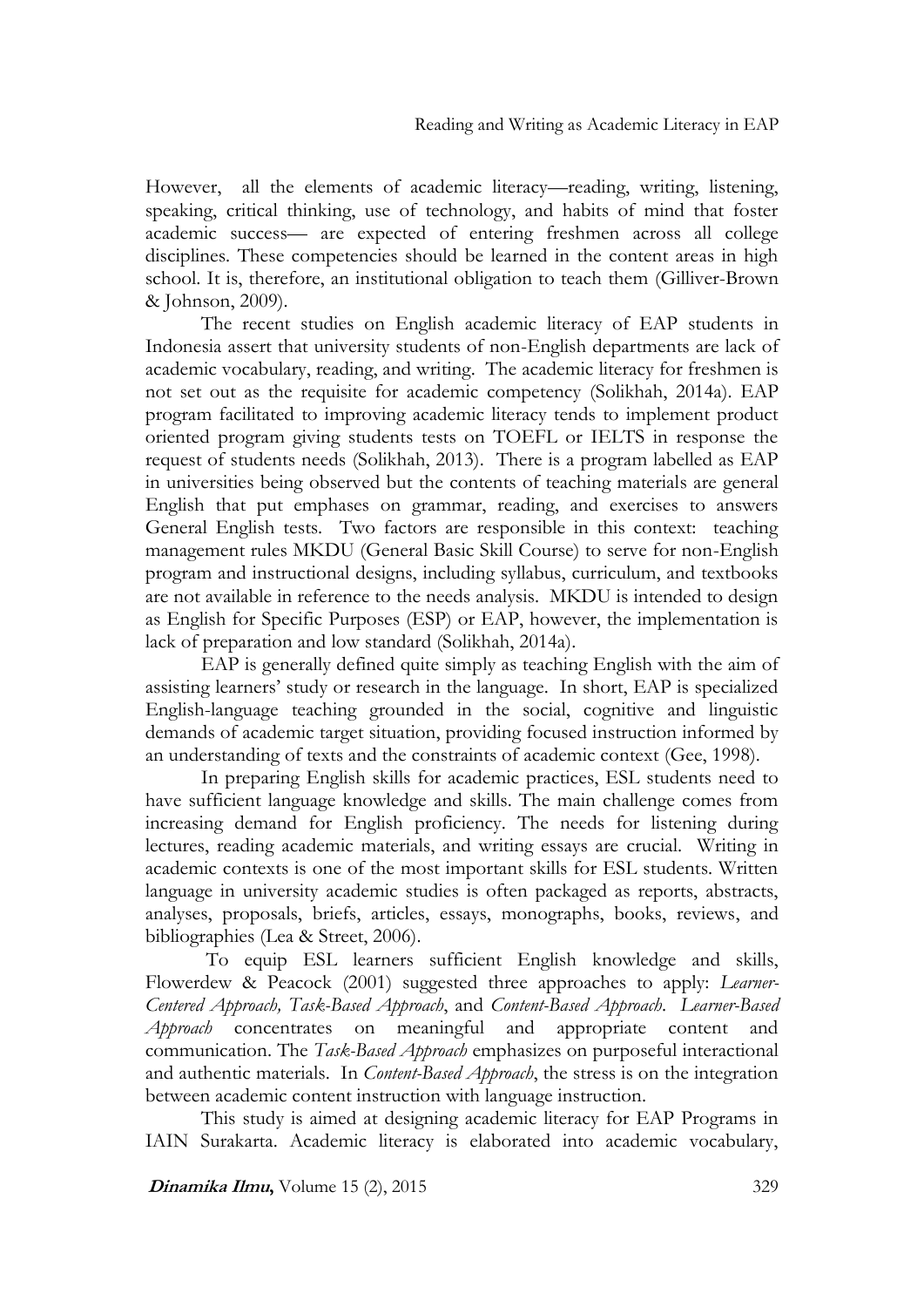reading for academic purposes, and writing for academic purposes. Academic literacy in this study describe teaching materials to build academic literacy including academic vocabulary, reading and writing.

## **B. Research Methodology**

This study was conducted using a qualitative approach, and qualitative data were gathered from document review and in-depth interview. The objective of this study was to describe the curriculum design of academic literacy for EAP program. Stress of development is on academic vocabulary, reading and writing for academic purposes. Prior to development, a needs analysis is defined to locate learning objective, competency, teaching materials, and methods to achieve the learning outcomes.

## **1. Participants**

Participants of this study are twofold: 20 participants for needs analysis process and some 25 participants for the research process. The first procedure to design curriculum for academic literacy and its description was needs analysis. The 20 participants consist of 5 English lecturers and 15 students of EAP. In the second research to develop curriculum the researchers involved 10 lecturers and 15 students for research participants.

## **2. Instruments**

Two most instruments used in this study were interview guide and questionnaire. Interview guide was used to explore existence of EAP and relevant problems the students encountered in the teaching process and learning objectives of the programs. Interviews were conducted twice, respondents of needs analysis development and those who were involved in the development of academic literacy ingredients. These two instruments were useful to collect data from respondents to explore needs students expected and lecturers viewed as standard needs. Data pertaining to documents covering recent curriculum of EAP, textbook, lesson plan, assessment tools, and other socio-cultural documents were collected without using any instrument. The resercher read the documents and selected themes in categories and assessed relevant to the research questions.

## **3. Procedure**

Data collection occured over three months employing multiple research methods: document reviewing and in-depth interviewing. Documents collected for the recent study include EAP syllabus, teching materials, assessment and policy issues poduced within EAP program, for example: guidelines, textbook, students' perception and how instructors conceived academic literacy in EAP contexts. In addition, interviews were chosen because interpretative reserch can be viewed as a social production negotiated between researcher and participants.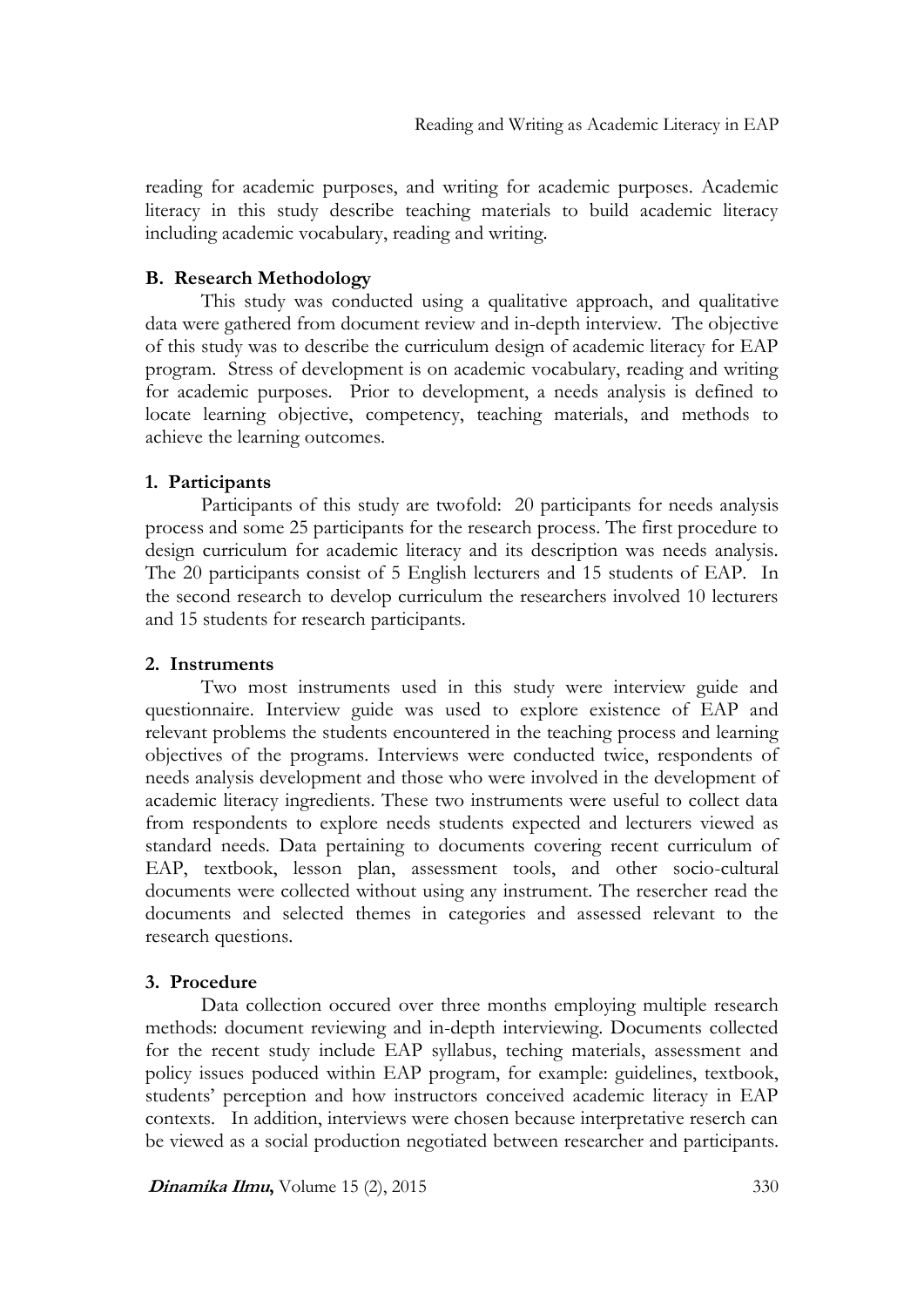In qualitative research, interviews were open-ended. In-depth interview was used because it represents the world view of participants being investigated and were considered as the most common and powerful ways to understand human beings.

### **4. Data Analysis Techniques**

This study focuses on the analysis of students perception, lecturer perceptions, and description of contents of documents regarding the condition of academic literacy on the EAP program. This study used constant comparison method and data were analyzed inductively. Inductive analysis identifies data in terms of patterns, themes and categories emerge from the data, rather than imposed on them prior to data collection and analysis (Liu, 2007). Constant comparison method outline four stages: (1) comparing incident applicable to each category, (2) integrating categories and their propergies, (3) delimiting the theory, and (4) writing the theory (Lincoln & Guba, cited in Liu, 2007). In this research, transcripts of each interview were sorted in sequence of interview questions. Transcripts and document review were read and examined to search for relevant themes. In addition, relevant themes and participants perception were constantly compared to determine their representativeness (Liu, 2007).

### **C. Finding**

Findings of the study is delineated in two parts: results of needs analysis and the development of academic literacy. The acadmic literacy encompasses academic vocabulary, reading for academic purposes, and writing for academic purposes.

### **1. Needs analysis**

Needs analysis is firstly introduced by Munby (1978) functions as the starting point to curriculu development, renewal process, syllabus and materials development, and collecting information on leraners' needs. Needs analysis meets students' needs, expectation from the lecturers and allignment of students needs, expectation of the institution, and standar criteria on certain field of competency. This study incurs communication competency elaborated into language literacy that figures out academic vocabulary, reading and writing for academic purposes. Objectives of each kind of litecary are designed to accomplish competency in vocabulary, reading and writing. Grammar is incorporated in the writing skills sequencing vocabulary, reading, writing, speaking and listening. Needs analysis was begun from exploration study giving students and lecturers interview and discussion. Data were collected from learners, lecturers, current academic literacy of EAP and identify students' target needs in academic skills through EAP course.

Needs analysis is the first step to develop curriculum and it starts with aims and objectives of the program. Learners needs are elaborated in this stage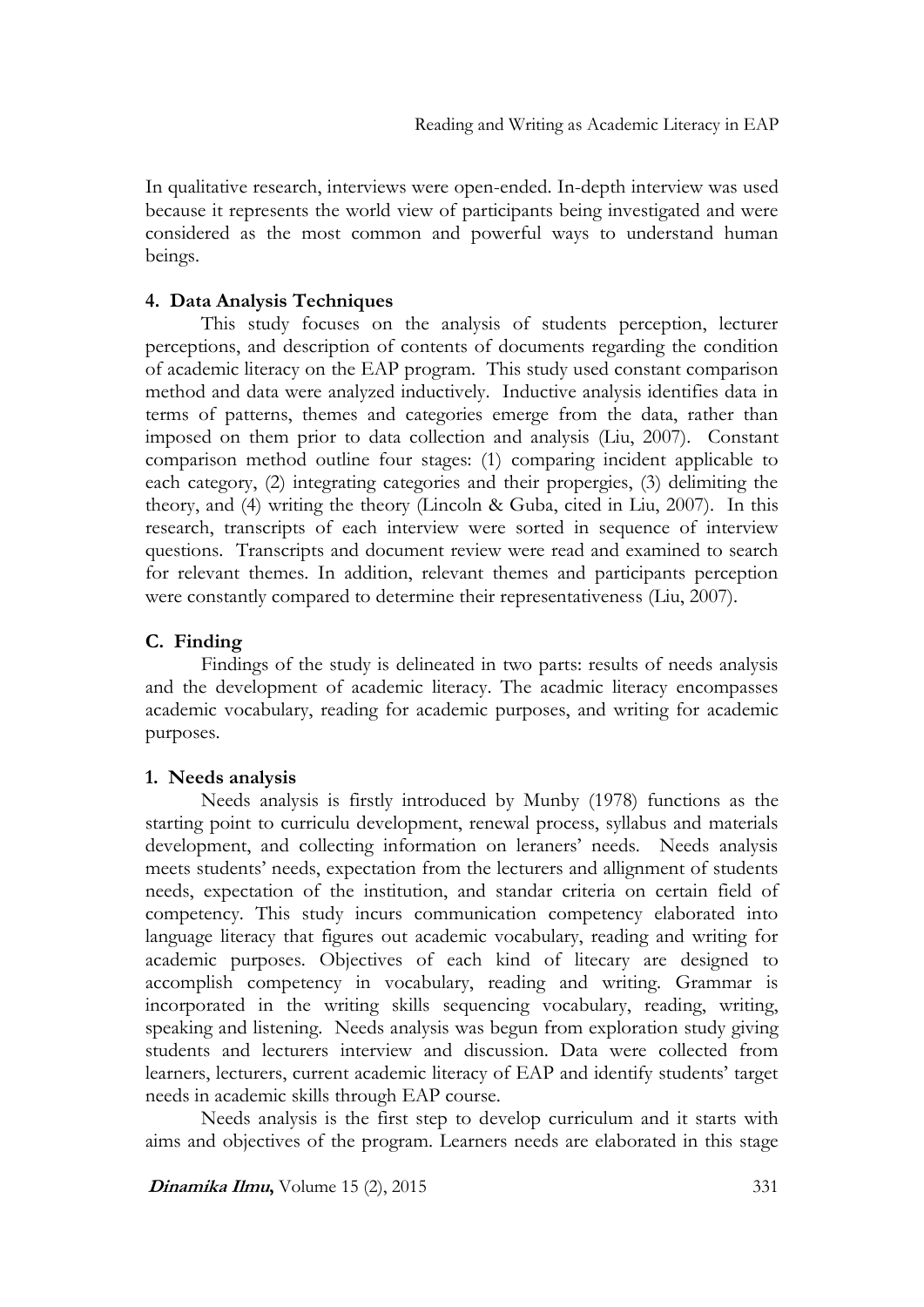and the needs are translated into language and pedagogical process to produce effective course. Language needs are specified into content, purpose, and channel of language teaching. Needs analysis is beneficial to syllabus design and materials writing.

Based on the objectives of EAP results of needs analysis indicate students needs five aspects of English language expertise: vocabulary, grammar, speaking, reading, and writing. Listening skill is considered out of basic needs of English literacy because listening occurs at any conduct a learner uses English for interactions.

#### **a. Vocabulary**

Vocabulary is considered as the most basic knowledge to accomplish. Interaction takes place because addressor and adresee have enough number of words supplying meaning when interaction occurs. Without vocabulary nothing can be said. Regarding academic literacy, vocabulary should consist of General Word List (GWL) that contain words for general interactions. Particularly, GWL is stepped from 1,000 words, 2,000 words, 3,000 words, 4,000 words, and 5,000 up. A number of 1,000 to 2,000 indicates elementary level, 3,000 as intermediate level, 4,000 as pre-advanced level and 5,000 up as advanced level. This is the case that learers of English having standar competency should at least accomplish 4,000 words level. In addition to academic proficiency, GWL is not enough and students should increase their mastery on academic vocabulary, a 500-word level frequently used in academic environments. In summary, academic literacy in vocabulary according to learners' perception is GWL people used for interaction. The EAP program imposes that academic literacy in vocabulary undergoes with GWL of elementary, intermediate and pre-advanced level, and academic vocabulary serving 500 words frequently used for academic affairs. Subjectspecific vocabulary is considered interesting but it is difficult to implement unless the context is relevant.

#### **b. Grammar**

Basic grammar is another problem the students face during the EAP class. Mistakes in using agreements, tenses, passive voice, plurality and auxiliary do are prevalent, indicating that basic knowledge of English is limited. Grammar knowledge serves accuracy and correctness of delivering sentences in correct structure. Command on grammar should start from basic, complex and compound complex sentences in line with texts and vocabulary variations whose level of difficulty ranges from easy, fair and difficult. This evidence obviously restricts students to develop greater knowledge in reading or writing for EAP where English academic literacy is the basic competency.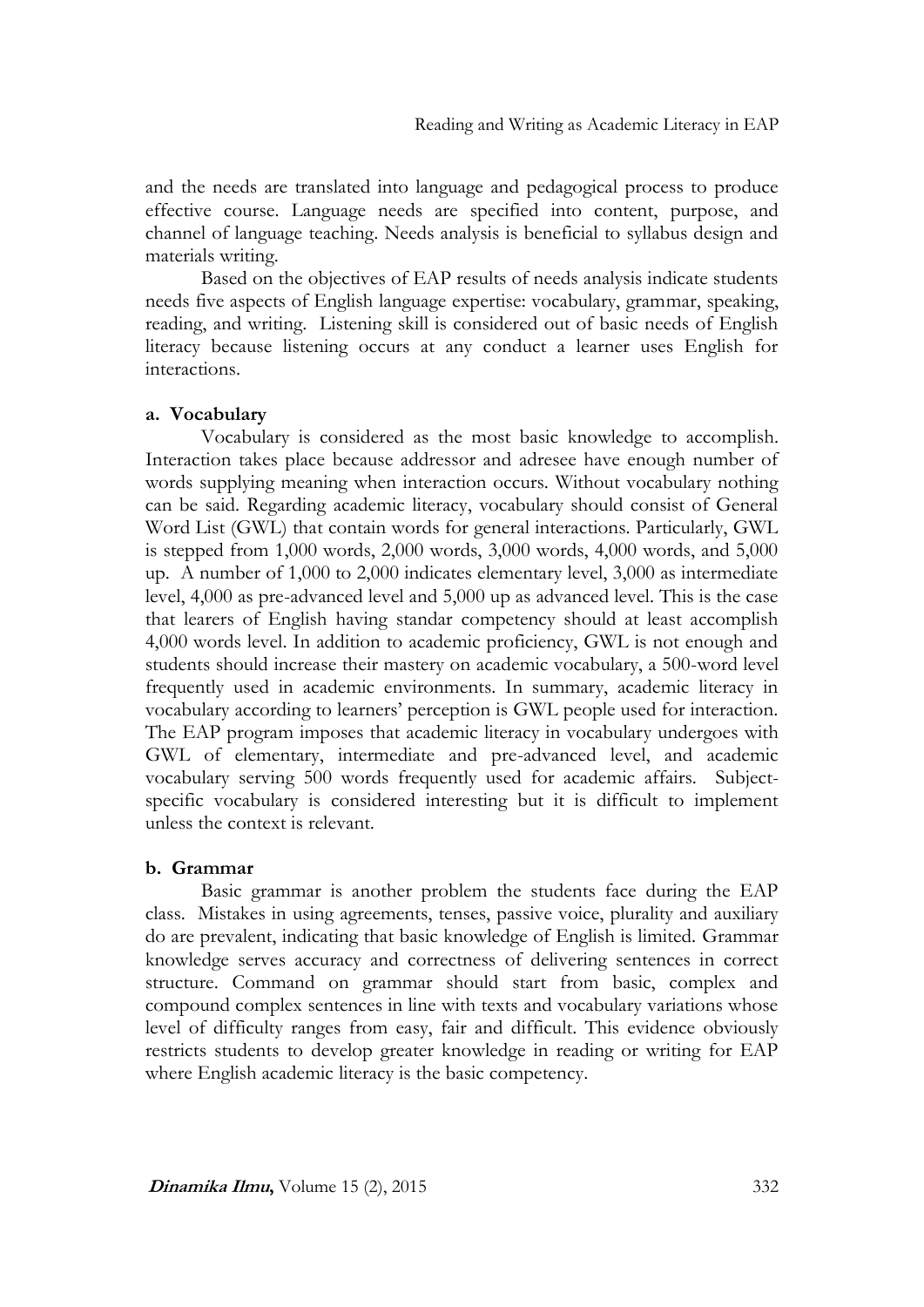#### **c. Speaking**

Instructors mention that students demonstrate low competency in speaking. Instructors admit that in any presentation that require oral English during the class, only certain students participate in English. Interactions will cease where students do not know the vocabulary to express ideas in English. In addition, students admit that speaking is not required in the EAP class since the main objectives to join the EAP class is to gain certificate.

#### **d. Reading**

The majority of instructors claim that reading skills are the most important in the EAP class. They focus more on how to understand various texts through vocabulary exercises and answering questions that follow each passage. Reading comprehension is addressed to tap vocabulary building, grammar, and writing instead of reading techniques to literal and inferential comprehension. What the students face as the big problem is students have limited vocabulary where most messages in the texts are not clearly understood.

#### **e. Writing**

Writing skill is considered the most important area of academic skill, however, teaching writing for EAP program is very hard. Most instructors admit that to write a paragraph or an essay in English, instructors should teach grammar, vocabulary, and writing techniques. With low competency in vocabulary and grammar, students feel more difficult to impress creativity in writing forms. This way, logic and rhetoric of L1 that is Bahasa Indonesia are frequently used in the discourse (Solikhah, 2014b).

#### **2. Academic Literacy in Course Contents**

Results of needs analysis promote a recommendation from which English academic literacy would be integrated in the EAP program.

Learning outcomes should be stated explicitly in the curriculum and learning objectives be described in the teaching materials. The aim of the program should be literacy academic-based EAP program. Learning outcomes of the program should match objectives from students' needs, institution, lecturers, and standard objective of international EAP program (Kim, 2013). The mixture of four parties-objective, students-lecturers-university- international EAP would provide accurate contents and quality of the program.

Basic knowledge of English vocabulary and basic grammar be set as the minimum standard of competency. Core materials of vocabulary should be General Word List 1,000 to 3,000 words and academic vocabulary. In addition, basic grammar for academic uses would be the minimum target of grammar teaching.

The objectives of teaching English skills should consider typical skills each of which aspire recent researches that identify best practices in the EFL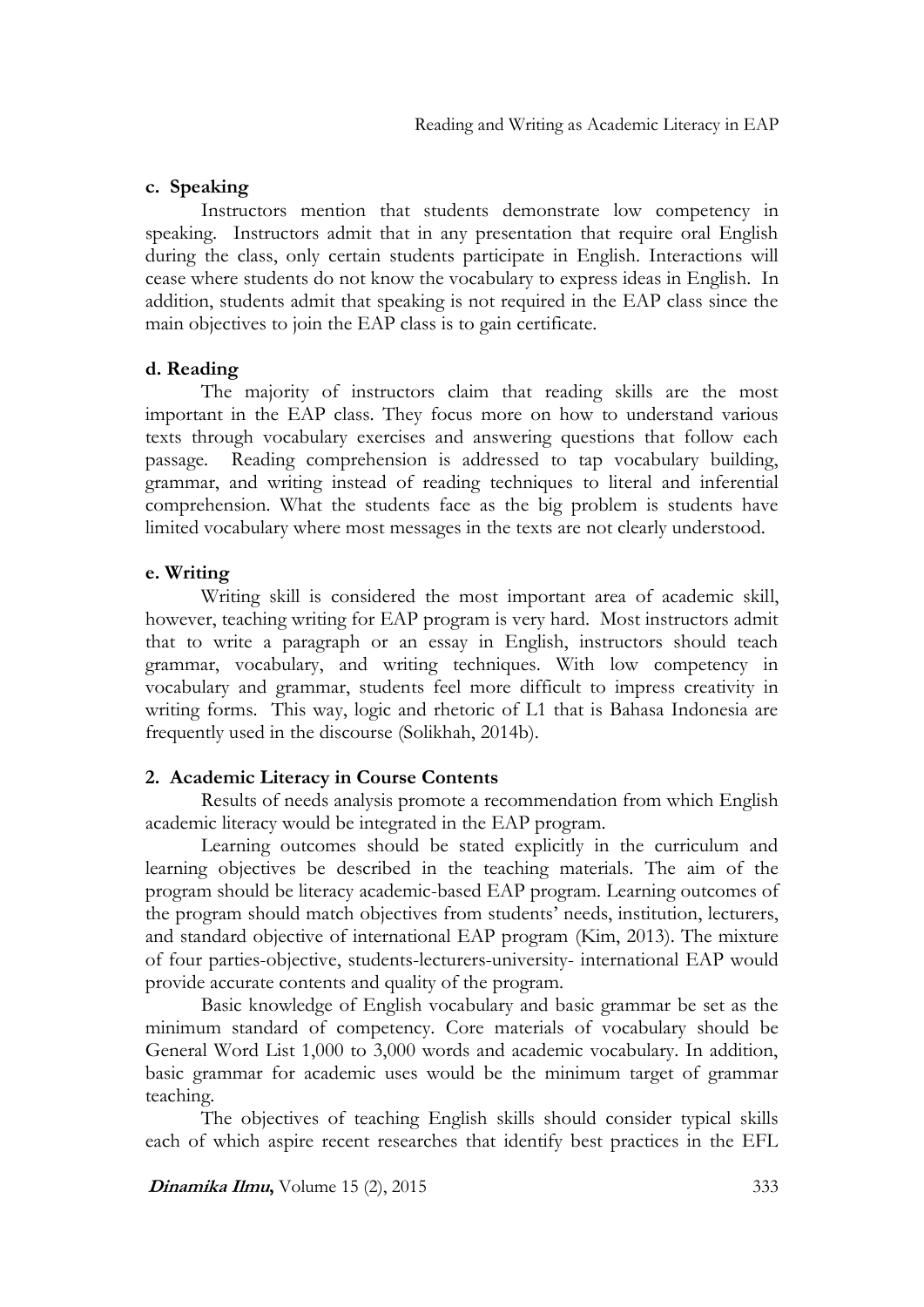countries all over the world. The aim of speaking skills is to accommodate critical thingking that focuses on improving competency for interaction in various discourses and uses. As much as possible, medium of interactions during lectures should be in English. Reading comprehension is aimed at improving critical reading that starts from literal, inferential and critical skills. In addition, writing competency should focus on academic writing that puts emphasis on the development of ideas using variative techniques. Paragraph elements and essay organization that fit to the academic writing whould be the main materials and rhetoric of the academic writing becomes the core materials of exposure for language styles in the writing.

Teaching materials are designed in competency-based materials dividing sub-competency of academic vocabulary, reading competency, writing competency, and speaking competency. In addition, syllabus and textbook be devised in accordance with the learning outcomes and should be framed for the Competency-Based EAP Syllabus and EAP Competency-Based Textbook.

#### **3. Aims and Objectives of EAP**

Aims and objectives of the programs are the basic needs to address competency and score of teaching materials in formulation of EAP Program. Aims and objectives are described in syllabus for guidance of developing teaching materials. Figure 1 indicates aims and objectives of EAP program (quoted from Solikhah, 2014b; Solikhah, 2015).

> **Aim and Objectives of EAP Aim***: To achieve competency of academic literacy in reading and writing skills*  **Objectives***: (1) to increase basic knowledge on academic vocabulary, (2) to increase mastery on grammar knowledge and academic grammar in context, (3) to develop reading skills in literal, inferential, and critical comprehension, and (4) to develop skills in academic writing from paragraph to essay and Test of Written English essay.*

Figure 1. Aim and Objectives of EAP in this Project.

Figure 1 describes that academic literacy is the core materials in the EAP program and reading and writing skills are skills of which academic literacy is embedded and the learning outcomes should be accomplished at the end of the program. The academic literacy commences from the accomplishment of general vocabulary, academic vocabulary and grammar knowledge.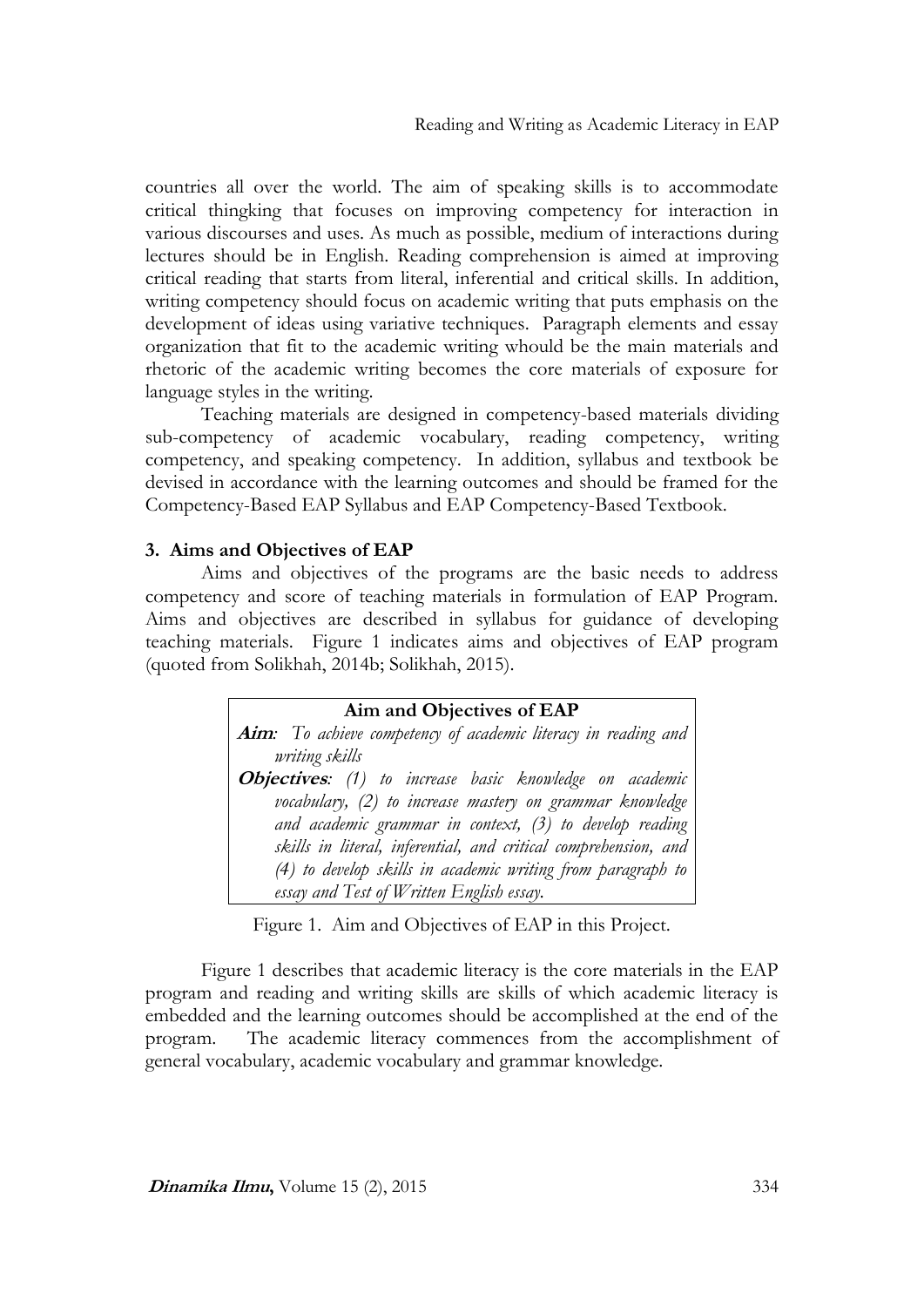| N <sub>0</sub> | Contents                                                          | Learning                                                                                                                                                                                                                       | <b>Indicative Contents</b>                                                                                                                                                                                                                                             |
|----------------|-------------------------------------------------------------------|--------------------------------------------------------------------------------------------------------------------------------------------------------------------------------------------------------------------------------|------------------------------------------------------------------------------------------------------------------------------------------------------------------------------------------------------------------------------------------------------------------------|
|                |                                                                   | <b>Outcomes</b>                                                                                                                                                                                                                |                                                                                                                                                                                                                                                                        |
| $\mathbf{1}$   | Vocabulary<br>knowledge,<br>general and<br>academic<br>vocabulary | Identify,<br>1.<br>implement,<br>and use of<br>1.000 to 2.000<br>general words<br>Identify,<br>2.<br>compare and<br>use academic<br>vocabulary                                                                                 | 1. General words list<br>first-hundreds to<br>tenth hundreds<br>2. General words list<br>of 1,000 and 2,000<br>words<br>3. Head words,<br>synonym, antonyms,<br>definition, words<br>classes, affixes<br>4. Academic words list<br>of Ohio University<br>and Jim Burke |
| 2              | Basic grammar<br>and academic<br>grammar from<br>textbook         | Identify and<br>1.<br>use of basic<br>rules of<br>grammar<br>Identity and<br>2.<br>use of typical<br>academic<br>grammar<br>obtained from<br>authentic texts,<br>e.g. textbook<br>chapter,<br>journals                         | 1. Basic grammar: to<br>be, tenses,<br>agreements,<br>sentences, gerund,<br>passive voices<br>2. Sentences: simple,<br>compound, complex,<br>compound-complex<br>sentences<br>3. Clause and adjective<br>clause<br>4. Analysis to grammar<br>in English textbooks      |
| 3              | Reading<br>comprehension                                          | 1. Identify and<br>use of reading<br>text of $1,000$<br>and $2,000$<br>passages<br>2. Implement<br>skills in various<br>level of<br>comprehension:<br>literal,<br>inferential,<br>critical<br>3.<br>Identify<br>of<br>passages | 1. Comprehension of<br>reading texts in a<br>range of 1,000 to<br>$3,000$ words<br>2. Comprehension on<br>reading of authentic<br>text, e.g. TOEFL,<br>TOEIC, textbook<br>3. Competency on the<br>use of literal,<br>inferential, critical<br>reading skills           |

Table 1. Contents and Learning Outcomes of EAP (Solikhah, 2014a)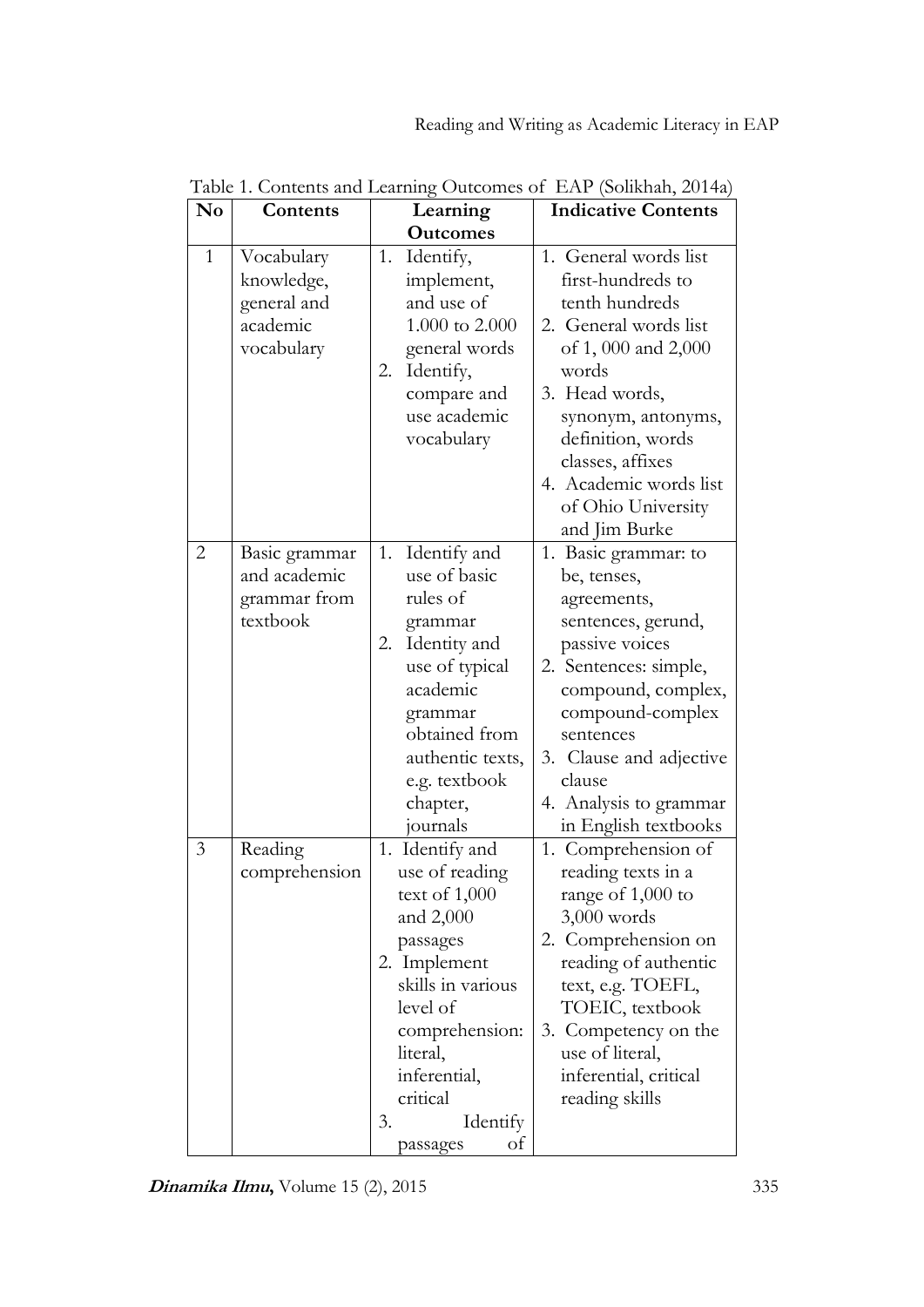| $\mathbf{N}\mathbf{o}$ | Contents                              | Learning                                                                                                                                                                       | <b>Indicative Contents</b>                                                                                                                                                                                                                                                                                        |
|------------------------|---------------------------------------|--------------------------------------------------------------------------------------------------------------------------------------------------------------------------------|-------------------------------------------------------------------------------------------------------------------------------------------------------------------------------------------------------------------------------------------------------------------------------------------------------------------|
|                        |                                       | <b>Outcomes</b>                                                                                                                                                                |                                                                                                                                                                                                                                                                                                                   |
|                        |                                       | academic texts                                                                                                                                                                 |                                                                                                                                                                                                                                                                                                                   |
| $\overline{4}$         | Writing in the<br>academic<br>context | 1. Develop an<br>academic<br>paragraph in<br>various<br>developing<br>details<br>techniques<br>2. Develop three-<br>paragraph essay<br>and Test of<br>Written English<br>(TWE) | 1. Paragraph<br>organization:<br>opening, the body,<br>conclusion.<br>2. Topic sentence,<br>developing<br>sentences,<br>concluding sentence.<br>3. Thesis statement,<br>introductory<br>paragraph,<br>developing<br>paragraphs,<br>concluding<br>paragraph<br>4. Expository and<br>argumentative essay<br>for TWE |

Definitely, reading skills affiliating academic reading is specified in terms of literal reading, inferential reading, and critical reading. In addition, writing skills that also incurs academic writing is equipped to develop paragraph writing, composition writing, and essay writing.

Vocabulary and grammar knowledge are the basic knowledge and they are integrated in the language skills. The outline of syllabus and materials frames that reading and writing are core skills prepared in EAP Program.

## **D. Discussion**

This study defines academic literacy as basic knowledge of English and English skills. Academic literacy for graduates is packaged in a competency of communication skills and high command in English language proficiency. Academic competency consists of academic vocabulary, academic grammar, reading, writing, and speaking skills.

In Indonesia, teaching of EAP is basically referred as teaching English for non-English program learners that serves general English or English activities that are specified to improve English skills. Needs analysis is normally not designed prior to teaching program, syllabus is prepared on the instructor's view and experience, and teaching materials focus more on oral interactions emphasizing interactions for informal and formal settings. Vocabulary building and grammar knowledge development follow speaking activities. Teaching EAP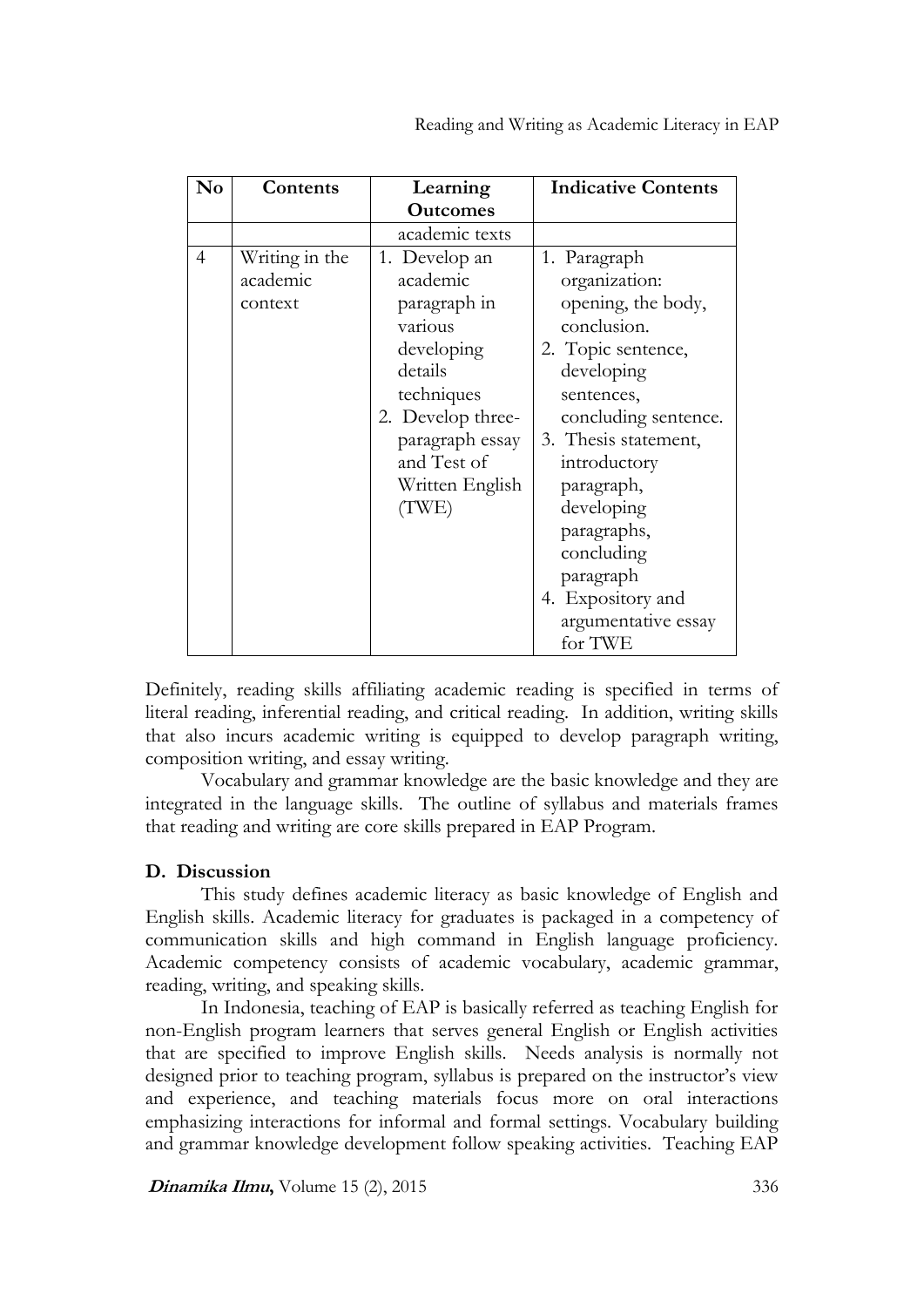in this context devises needs analysis, syllabus, objectives, teaching materials and learning outcomes merely referring to the instructor's experiences. The development of EAP program in some EFL countries do show that considerable plan reflected in curriculum, aims, objectives is prominent. In the implementation stage, prior to teaching implementation, a needs analysis is scholarly done and literacy as the core curriculum is embedded thoroughly.

As suggested by ICAS (2002), academic literacy is built to accomplish academic competency and involves reading, writing and critical thinking as the basic framework. Reading competency imposes critical reading students should accomplish to suit reading in academic environment as the learning outcomes. In addition, learning outcomes of writing are specified. Writing competency refers to academic needs such as report, paper, journal articles, thesis and dissertation. For oral uses, critical thinking competency basically spurs competency in oral use of English either for academic setting or other various formal and informal settings (Solikhah, 2015).

The identification of Engish as academic literacy in this study is emphasized on application of basic knowledge and skills in competency basis. Competency-based instruction should be explicitly stated in the syllabus and textbook (Solikhah, 2015). This implies that EAP program should develop competency-based EAP syllabus and competency-based EAP Teaching materials. Prior to the development, of course, assigned university should conduct a survey on the curriculum and teaching materials and devise needs analysis as conducted in Korea by Kim (2013) and Turkey by Yurekli (2012).

Contents of basic knowledge in English refer basically to General Word List that ranges from 1,000 to 3,000 words, academic vocabulary, basic grammar and academic grammar (Solikhah, 2014b). If so far, reading and writing have been the core materials in EAP program, in this study reading and writing are not enough. A crucial competency is required for oral communication the students should accomplish from speaking activities.

Critical thinking should start from speaking activities to other implementation in academic setting that require speaking as the basic competency. In conclusion, academic literacy framework for EAP program of Indonesian learners in this study would cope with general word list, academic vocabulary, basic grammar, academic grammar, speaking, reading, and writing.

## **E. Conclusion**

To sum up, this study suggests English academic literacy for EAP program embedded in English skills. Academic literacy should be framed in the learning objectives to represent target of teaching materials, learning objectives to see learners' competency after completing program, textbooks, and English skills. Academic literacy framework in this study is relied upon evidences that EAP program should incur general word list, academic vocabulary, basic and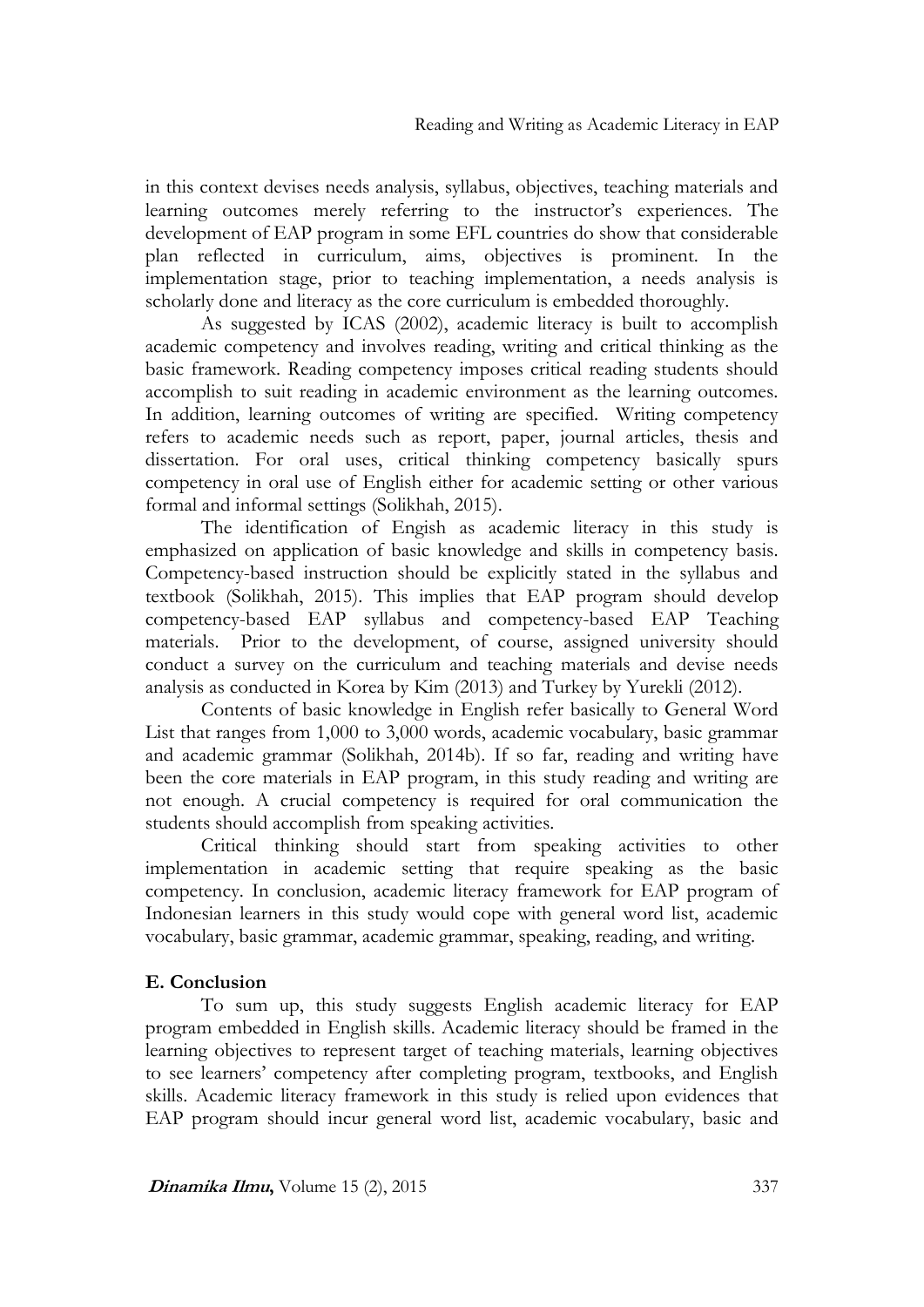academic grammar, reading for academic purposes and writing for academic purposes as well.

#### **BIBLIOGRAPHY**

- Arreola, R. (2013). *Writing Learning Objectives*. Memphis: University of Tennessee.
- BALEAP. (2008). *Competency Framework for Teachers of English for Academic Purposes*. London: www.baleap.org.uk.
- Bogdan, R. C. & Biklen, S. K. 1998. *Qualitative Research for Education* (3rd Ed.). Needham Heights, MA: Allyn and Bacon.
- Burke, Jim & Rick Smith. (2013). *AcademicVocabulary List*. Avaliable online at www.englishcompanion.com. Retrieved on January, 2014.
- Cai, Jing Luna. (2013). *Students' Perception of Academic Writing: A Needs Analysis of EAP in China*. Language Education in Asia, 4(1):5-22.
- Clouston, M.L. (2013). Word List for Vocabulary Learning and Teaching. *The CATESOL Journal*, 24(1):287-304.
- County of Witshire, LA. (2008). *Questioning and Considerations Inferential Comprehension*. Literacy Team.
- Cresswell, J. (2005). *Research Design: Qualitative and Quantitative Approaches*. London: Longman.
- Coxhead, A. (2000). A New Academic Word List. *TESOL Quarterly, 34,* 213-238.
- Flowerdew, J., & Peacock, M. (2001). *Research Perspective of English for Academic Purposes*. New York: Cambridge University Press.
- Gee, J. P. (1998). The New Literacy Studies and the "Social Turn." Retrieved September 10, 2007, from www.schools.ash.org.au/litweb/page300.html
- Gilliver-Brown, K. E., & Johnson, E. M. (2009). Academic Literacy Development: A Multiple Perspectives Approach to Blended Learning. In *Proceedings ASCILITE Auckland*. Auckland: Concise paper: Gilliver-Brown and Johnson. Retrieved from http://www.ascilite.org.au/conferences/auckland09/procs/gilliverbrown.pdf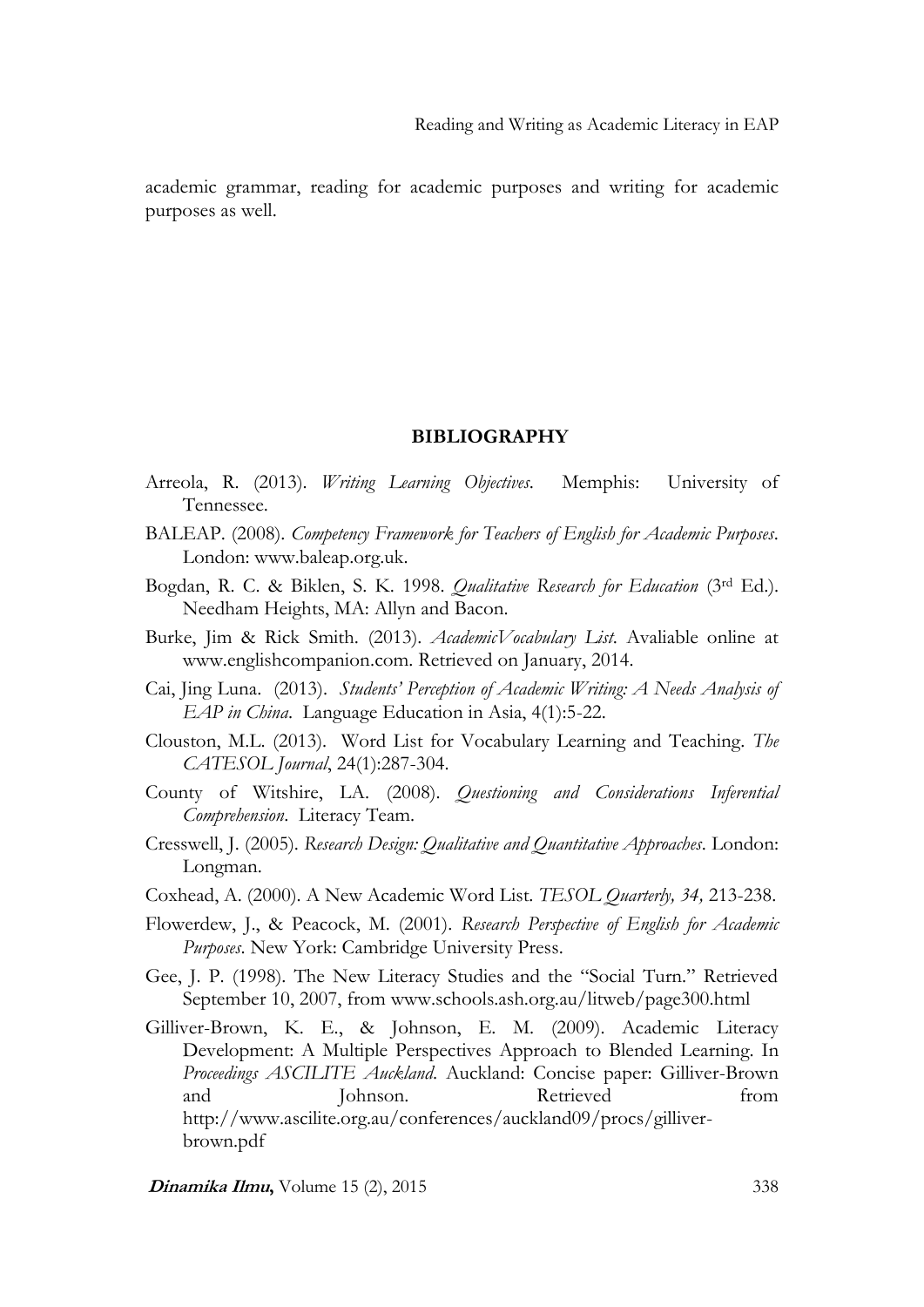- Hatch, Amos J. (2002). *Doing Qualitative Research in Education Setting*. New York: State University of New York Press.
- Hyland, K. (2006). *English for Academic Purposes: An Advanced Resource Book*. New York: Routledge.
- ICAS. (2002). *Academic Literacy: A Statement of Competencies Expected of Students Entering California's Public Colleges and Universities Intersegmental Committee of the Academic Senates of the California Community Colleges, the California State University, and the Univ*. California: ICAS.
- Jacobs, C. (2005). On Being an Insider on the Outside: New Spaces for Integrating Academic Literacies. *Teaching in Higher Education,* 10 (4), 475-487.
- Johnson, P. T. J., De Roode, J. C., & Fenton, A. (2015). Why Infectious Disease Research Needs Community Ecology. *PMC*, *349*(6252).
- Kim, H. H. (2013). Needs Analysis for English for Specific Purposes Course Development for Engeneering Students in Korea. *International Journal of Multimedia and Ubiquitous Engeneering, 8*(6), 279–288.
- Learning Management Corporation. (2013). *Developing Clear Learning Outcomes and Objectives*. Available at: www.thelearningmanager.com
- Lea, M. R., & Street, B. V. (2006). The "Academic Literacies" Model: Theory and Applications. *Theory into Practice*, *45*(4), 368–377.
- Liu, L. (2007). *Acquiring English fro Academic Purposes: Challenges ESL Students Experience in an English-Speaking Canadian University*. University of Regina, Canada.
- Munby, J. (1978). *Communicative Syllabus Design*. Cambridge: Cambridge University Press.
- Nation, I. S .P., & Hwang, K. (1995). Where Would General Service Vocabulary Stop and Special Purposes Vocabulary Begin? *System, 23*(1), 35-41.
- Nelson, K., Creagh, T., Kift, S., & Clarke, J. (2014). *Transition Pedagogy Handbook* (2nd ed.). Retrieved from http://fyhe.com.au/wpcontent/uploads/2012/11/Transition-Pedagogy-Handbook-2014.pdfhttp://fyhe.com.au/wp-content/uploads/2012/11/Transition-Pedagogy-Handbook-2014.pdf
- NSW Curriculum. (2010). *Teaching Comprehension Strategies: Curriculum K-12*. New South Wales, Australia: Department of Education & Training.
- Oshima, A. and Houge, A. (1991). *Writing Academic English: A Writing and Sentence Structure Handbook.* Second Edition. Cambridge: Addison-Wesley Publishing Company.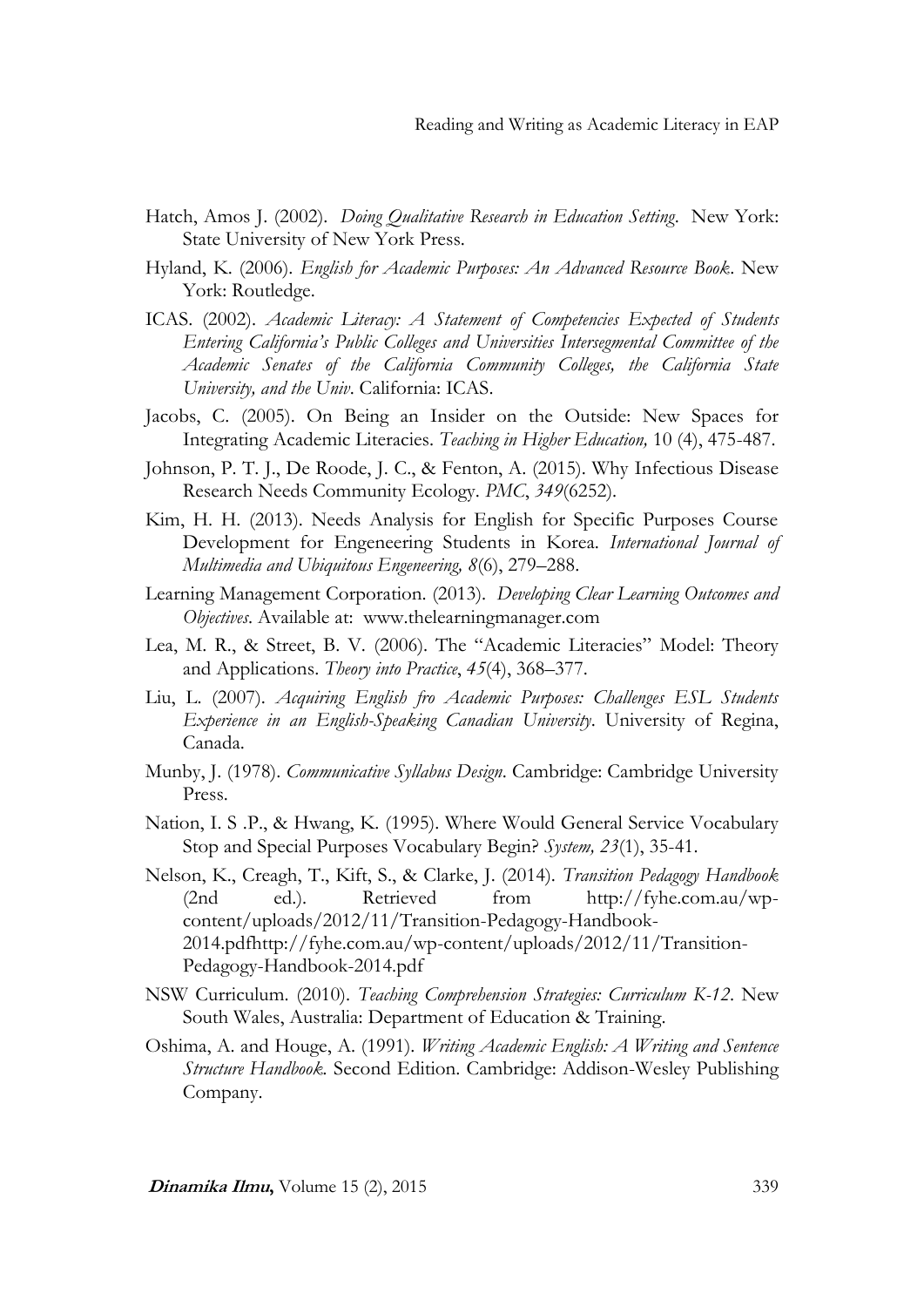- Palm Beach State College. (2013). *Academic Management Manual: Outcomes Assessment Workbook*. Available at: www.palmbeachstate.edu/academicservices/documents/sectionl.pdf.
- Patton, M. Q. (1990). *Qualitative Evaluation and Research Methods*. Newburry Park, CA: Sage.
- Queen Mary University of London. (2013). *Good Practice Guide on Writing Aims and Learning Outcomes*. Available at: www.learninginstitute.qmul.ac.uk.
- Sanavi, V. R. et. al. (2012). Academic Literacy: An Investigation of Problematic Areas in EAP at KNT University of Science and Technology. *EFL Journal*, *1*(2), 59–73.
- Savic, Vera. (2012). *Master Course in English for Academic Purposes*. Jagodina: University of Kragujavac.
- Shackleford, N & Blickem C. (2007). A model for language and academic skills development for first-year students of business. *Prospect* 22(1):72–93.
- Solikhah, I. (2013). English for Academic Purposes Voices: A Survey on Practices and Challenges in the State Universities of Central Java, Indonesia. *International Journal of Academic Rerearch*, *5*(4), 121–125.
- Solikhah, I. (2014a). *No TitleBuku Teks Bahasa Inggris Akademik Berbasis Kompetensi untuk Mahasiswa Jurusan Non-Bahasa Inggris (Penelitian dan Pengembangan di Universitas Negeri di Jawa Tengah dan DIY)*. FKIP Universitas Sebelas Maret, Surakarta.
- Solikhah, I. et. al. (2014b). English for Academic Purposes Textbook for the Learners of Non-English Program (Research and Development at State Universities in Central Java and DIY) Indonesia. *Journal of Language and Literature*, *5*(3), 301–307.
- Solikhah, I. (2015). Designing Academic Literacy Framework of EAP Program for Indonesian Learners. *Journal of Language and Literature*, *6*(2), 32–37.
- Solikhah, Imroatus. (2015b). *Learning Outcomes Berbasis KKNI dalam Kurikulum Program Sarjana Pendidikan Bahasa Inggris*. Surabaya: Jenggapa Pustaka Utama.
- Spector-Cohen, E., Kirscner, C. and Wexler, C. (2001). Designing EAP Reading Courses at the University Level. International Journal. *English for Specific Purposes*, 20, 367-386.
- University of Essex. (2015). *What is Academic Literacy?* Available on www.essex.ac.uk. Accessed on February 2015.
- Wilson, K. (2009). *Reading in the Margins: EAP Reading Pedagogies and Their Critical, Postcritical Potential*. University of Technology, Sydney.